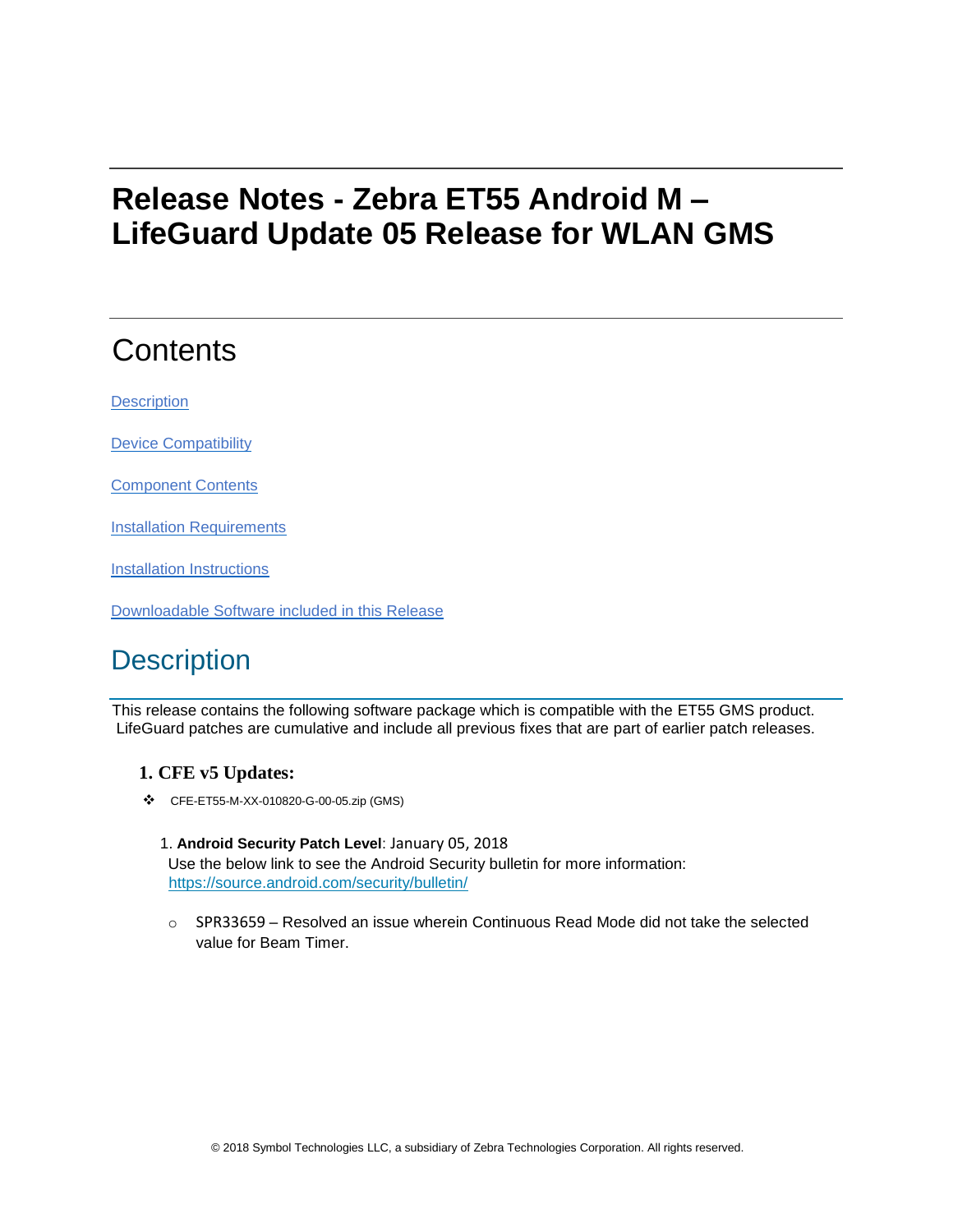### **2. CFE v4 Updates:**

❖ CFE-ET55-M-XX-010820-G-00-04.zip (GMS)

#### 1. **Android Security Patch Level**: December 05, 2017

Use the below link to see the Android Security bulletin for more information: <https://source.android.com/security/bulletin/>

- o Updated below mentioned components:
	- $\circ$  MXMF Version 7.1.2.1
	- o DataWedge Version 6.6.50
	- o EMDK Version 6.7.10.1010
	- o StagingClient Version 2.9.1.1362
- o SPR33067/ SPR33453/SPR33555– Resolved an issue wherein the scanner stops working when upgrade from Lollipop to Marshmallow OS.
- $\circ$  SPR33599– Resolved an issue wherein the StageNow permitted all applications to be executed.
- $\circ$  SPR33115– Resolved an issue wherein Keyboard option is only 'Japanese IME' when upgrade from Lollipop to Marshmallow OS.
- $\circ$  SPR33233 Resolved an issue wherein the DataWedge 6.2.24 could not replace separator or non-printable ascii character with \$.
- o SPR32463 Resolved an issue wherein the StageNow File Manager downloads frequently fails due to Socketimeout exception.
- $\circ$  SPR32676 Resolved an issue wherein DataWedge crashes due to velocity application profile creation.

#### **3. CFE v3 Updates:**

❖ CFE-ET55-M-XX-010820-G-00-03.zip (GMS)

#### 1. **Android Security Patch Level**: September 01, 2017

Use the below link to see the Android Security bulletin for more information: <https://source.android.com/security/bulletin/>

• Corrections for KRACK vulnerabilities applied.

#### **4. CFE v2 Updates:**

❖ CFE-ET55-M-XX-010820-G-00-02.zip (GMS)

#### 1. **Android Security Patch Level**: September 01, 2017

Use the below link to see the Android Security bulletin for more information: <https://source.android.com/security/bulletin/>

- o Updated below mentioned components:
	- o MXMF Version 7.0.2.1
	- $\circ$  DataWedge Version 6.5.61
	- $\circ$  EMDK Version 6.6.14.914
	- $\circ$  StagingClient Version 2.8.1.1221
- o Resolved an issue in MX to prevent leakage of configuration parameters.
- o Included fix for BlueBorne vulnerability.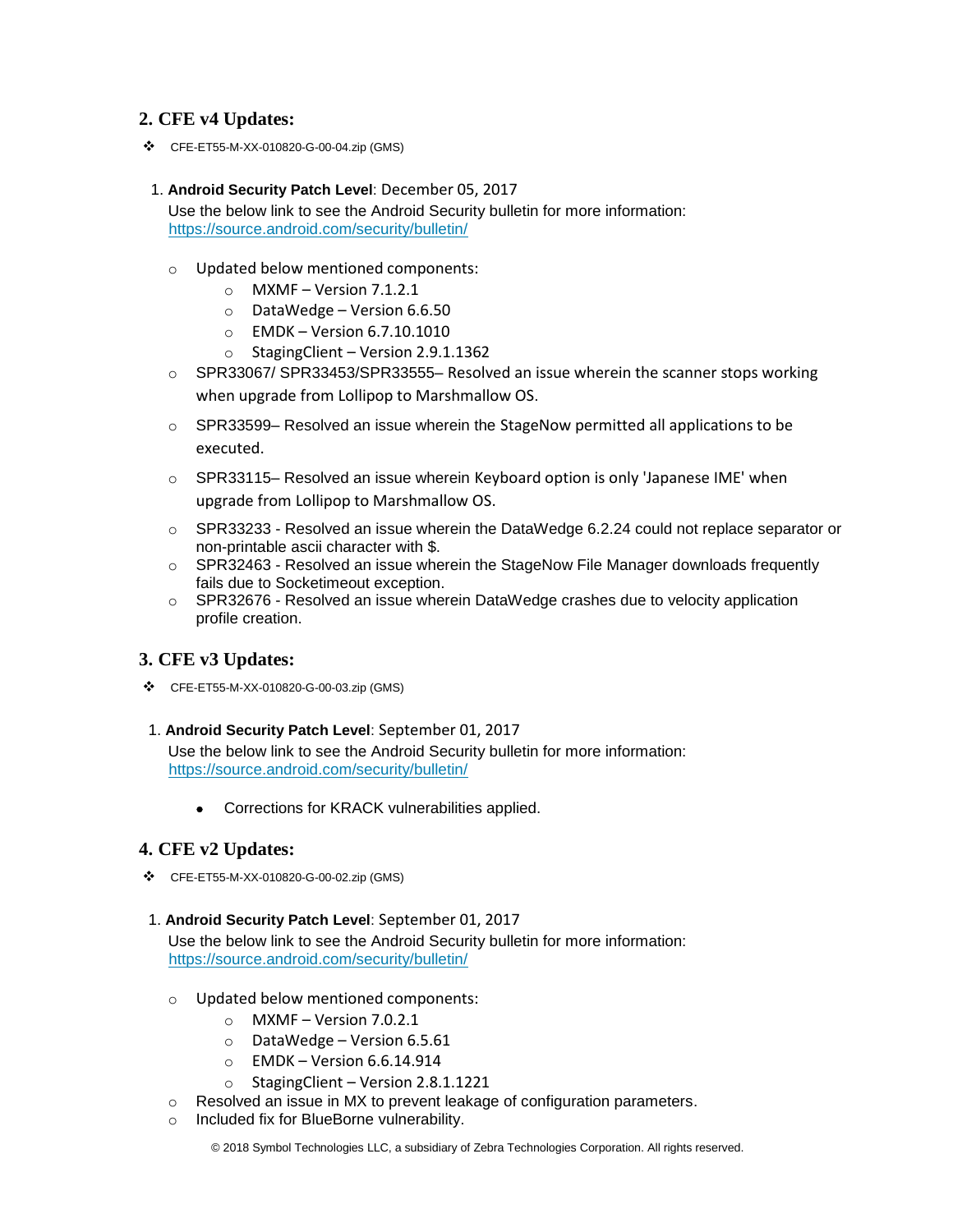- $\circ$  SPR32894 Resolved an issue wherein the Airwatch fails to install package because MX reports a 'permission error'.
- $\circ$  SPR32956 Resolved an issue wherein the Airwatch agent switches between v1.3 and v6.2.

#### **5. CFE v1 Updates:**

❖ CFE-ET55-M-XX-010820-G-00-01.zip (GMS)

1. **Android Security Patch Level**: July 01, 2017 Use the below link to see the Android Security bulletin for more information: <https://source.android.com/security/bulletin/>

 $\circ$  Resolved a rare occurrence of touch un-responsiveness while the device is being rebooted with usb cable attached.

## <span id="page-2-0"></span>Device Compatibility

This software release has been approved for Android ET55 M GMS models mentioned below.

| ∥Device          | <b>Operating System</b> |
|------------------|-------------------------|
| ET55BE-G15E-00A6 | Android 6.0.1           |
| ET55BT-G15E-00A6 | Android 6.0.1           |
| ET55TE-G15E-00A6 | Android 6.0.1           |
| ET55TT-G15E-00A6 | Android 6.0.1           |

## <span id="page-2-1"></span>Component Contents/Updates

| Component / Description     | Version                  |
|-----------------------------|--------------------------|
| <b>Product Build Number</b> | 01-08-20-MG-1R-M1        |
| Device Patch Version        |                          |
| <b>Android Version</b>      | 6.0.1                    |
| Wi-Fi                       | FUSION BA 3 01.0.6.011 M |
| <b>Scanner Framework</b>    | 18.8.13.2                |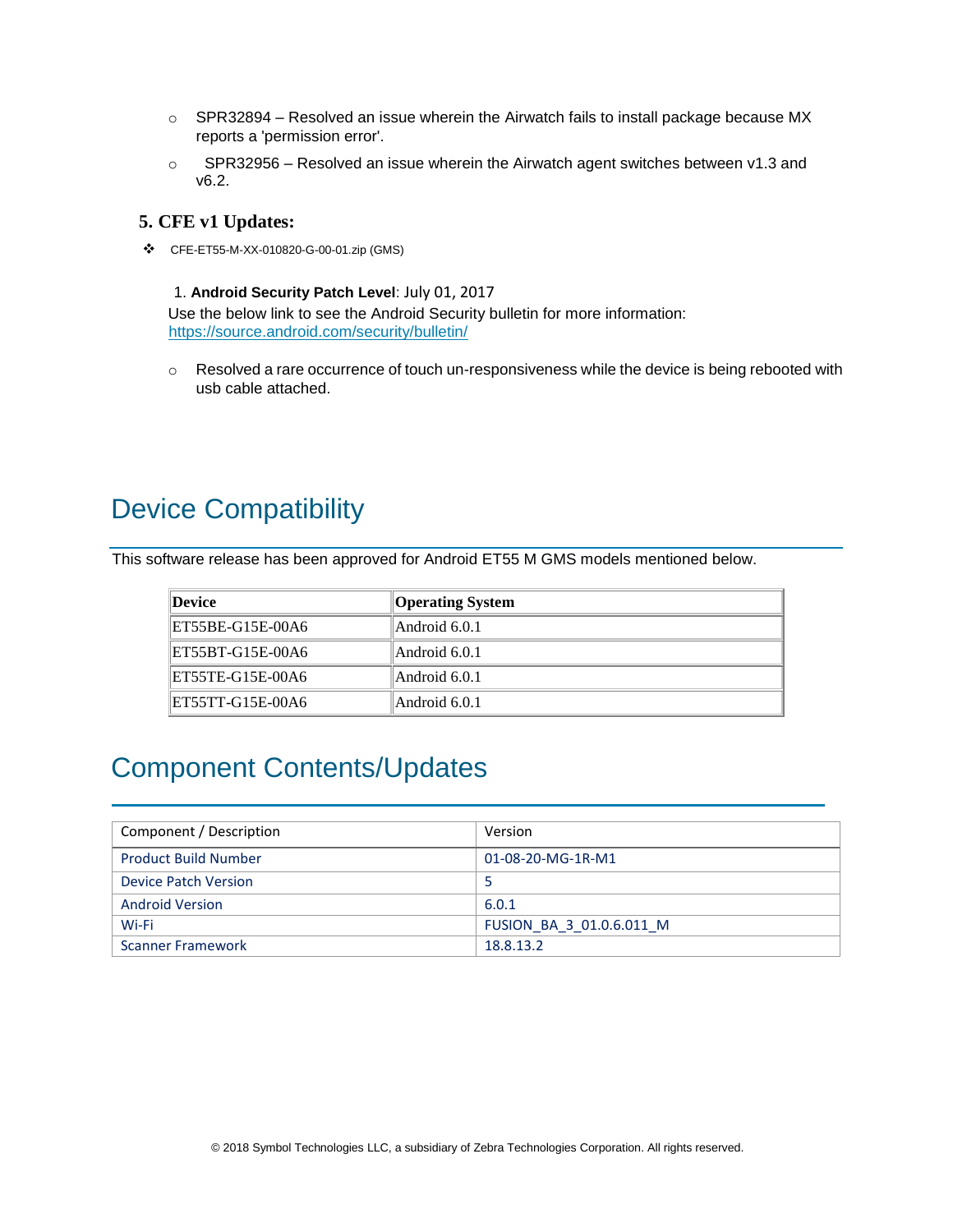## <span id="page-3-0"></span>Installation Requirements

ADB installed on the PC (including adb drivers)

USB debugging turned ON (from Developer options) ET55 GMS has at least:

Version 01-08-20-MG-1R-M1.170713 build

### <span id="page-3-1"></span>Installation Instructions

BEFORE UPDATING THE OS IMAGE, EXTERNAL POWER MUST BE APPLIED TO THE TERMINAL VIA USB CHARGING CABLE OR CRADLE.

PLEASE ENSURE BATTERY LEVEL IS > 30%

IMPORTANT NOTE:

CFE v5 HAS BEEN RELEASED IN THIS POSTING.

CFE v5:

❖ CFE-ET55-M-XX-010820-G-00-05.zip (GMS)

i. If the device has 01-08-20-MG-1R-M1.170713 build

To see what GMS CFE version is currently on the device, go to "Settings" and scroll down to "About tablet" scroll down to **"**Build Fingerprint" If it shows Zebra/ET5x/Et50:6.0.1/01-08-20-MG-1R-M1/**170713**:user/release-keys" the device has base build

AND

To see what GMS CFE version is currently on the device, go to "Settings" and scroll down to "About tablet" Then select "**SW Components** " Scroll down to Device Patch Version:

The installed device path version is displayed " Device Patch Version: 0 " the device has base build if 5 it has CFE 5 installed.